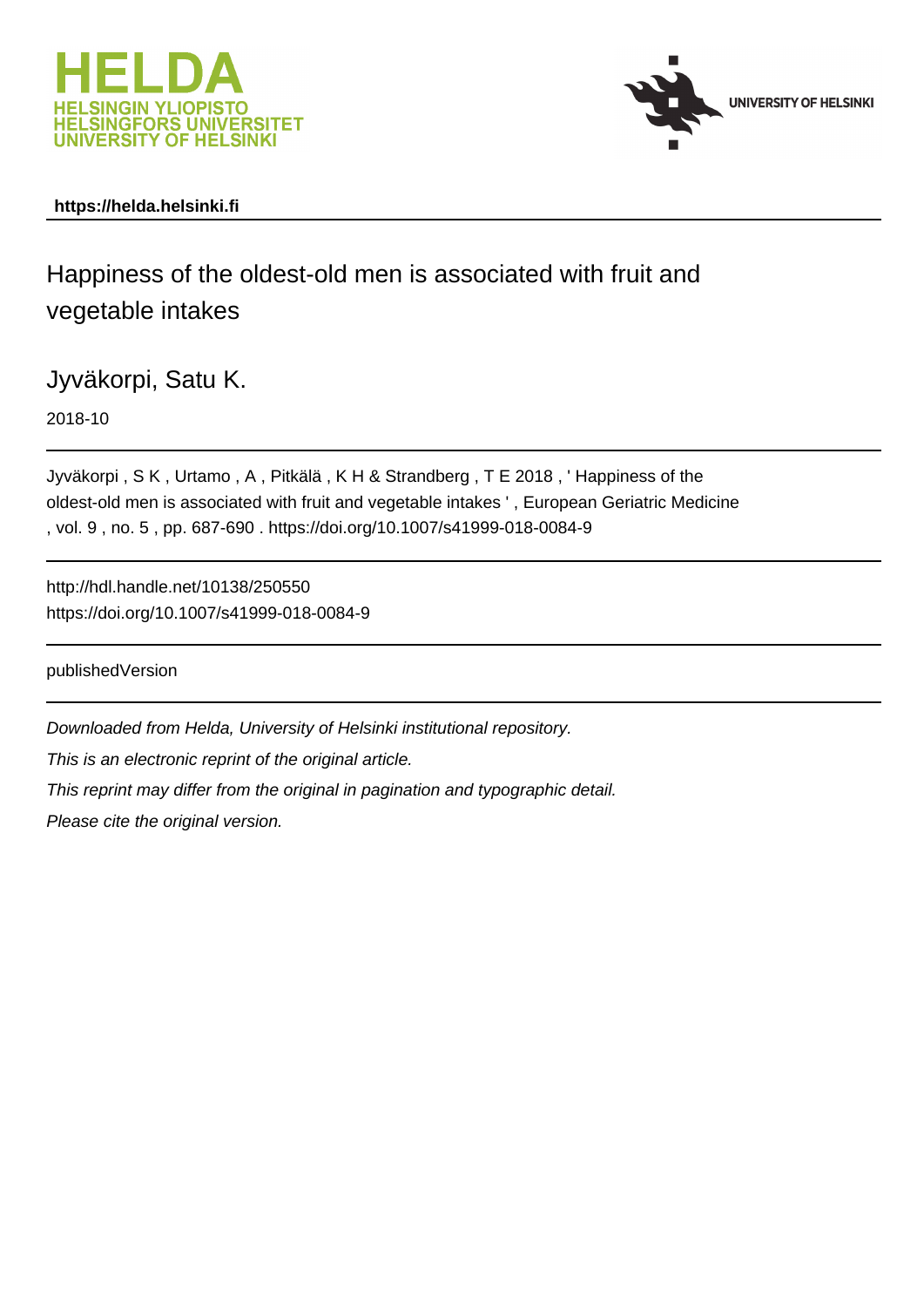#### **RESEARCH PAPER**



# **Happiness of the oldest‑old men is associated with fruit and vegetable intakes**

**Satu K. Jyväkorpi1 · A. Urtamo1 · K. H. Pitkälä<sup>1</sup> · T. E. Strandberg2,3**

Received: 2 May 2018 / Accepted: 9 July 2018 / Published online: 17 July 2018 © European Geriatric Medicine Society 2018

#### **Abstract**

**Background** Positive emotions and happiness may improve health and prolong life. Diet quality, Mediterranean dietary pattern, fruit and vegetable, chocolate, and fsh consumption have been linked to positive afect, improved mood, and reduced risk of depression. We examined the associations between diet, nutrition, and perceived happiness in the oldest-old men.

**Methods** The participants in this cross-sectional analysis were the oldest-old, home-dwelling men (*n* =338, mean age 88 years, range 82–97 years) from the longitudinal Helsinki Businessmen Study cohort. In 2016, a postal health and nutrition survey was performed. Happiness was evaluated using the Visual Analog Scale of Happiness (0–100 mm). The nutrition survey included a 3-day food diary, Mediterranean Diet Adherence score, and Index of Diet Quality designed to measure adherence to Finnish dietary recommendations. The participants were divided into quartiles according to happiness scores, and diet quality scores, food intakes, and other indicators were compared between the happiness quartiles.

**Results** Happiness was linearly associated with total fruit and vegetable intakes  $(p=0.002)$  and inversely associated with age ( $p=0.016$ ), blood glucose levels ( $p=0.049$ ), skipping lunch ( $p=0.023$ ), reduced food intake ( $p=0.002$ ), and weight loss ( $p = 0.016$ ).

**Conclusions** Fruit and vegetable intakes indicated happiness in the oldest-old men while reduced food intakes and weight loss were inversely associated with happiness. Maintaining good nutrition and increasing fruit and vegetable consumption may be important for psychological health of older people.

**Keywords** Happiness · Fruits and vegetables intake · Oldest-old men · Nutrition

## **Introduction**

Happiness has been associated with various positive health outcomes [1]. Positive afect, optimism, and happiness can have beneficial effects on cardiovascular and immune systems, infuence hormones, and infammation [2–5]. Positive psychological characteristics have also been associated with longer telomere length [6]. Mediterranean diet, fruit and vegetable intakes, and fsh consumption have been linked to improved mood and reduced risk of depression [7–10]. In the present study, we examined associations between perceived happiness and nutrition in oldest-old men.

## **Methods**

The participants of this cross-sectional analysis were from the socioeconomically homogeneous cohort of the longitudinal Helsinki Businessmen Study (HBS, [11]). No systematic dietary surveys of this cohort have been performed earlier, but in 2016 a postal Health and Nutrition survey was sent to the surviving participants  $(n=715)$ . Perceived happiness was evaluated with the Visual Analog Scale of Happiness, where the participant mark a point between 0 and 100 mm, 0 indicating the worst happiness score and 100 the best possible happiness score [12]. Weight loss and reduced food intake were measured using validated questions of the

 $\boxtimes$  Satu K. Jyväkorpi satu.jyvakorpi@gery.f

Unit of Primary Health Care, Department of General Practice and Primary Health Care, Helsinki University Central Hospital, University of Helsinki, Tukholmankatu 8 B, 00014 Helsinki, Finland

<sup>2</sup> University of Helsinki, Clinicum and Helsinki University Hospital, Helsinki, Finland

<sup>3</sup> Center for Life Course Health Research, University of Oulu, Oulu, Finland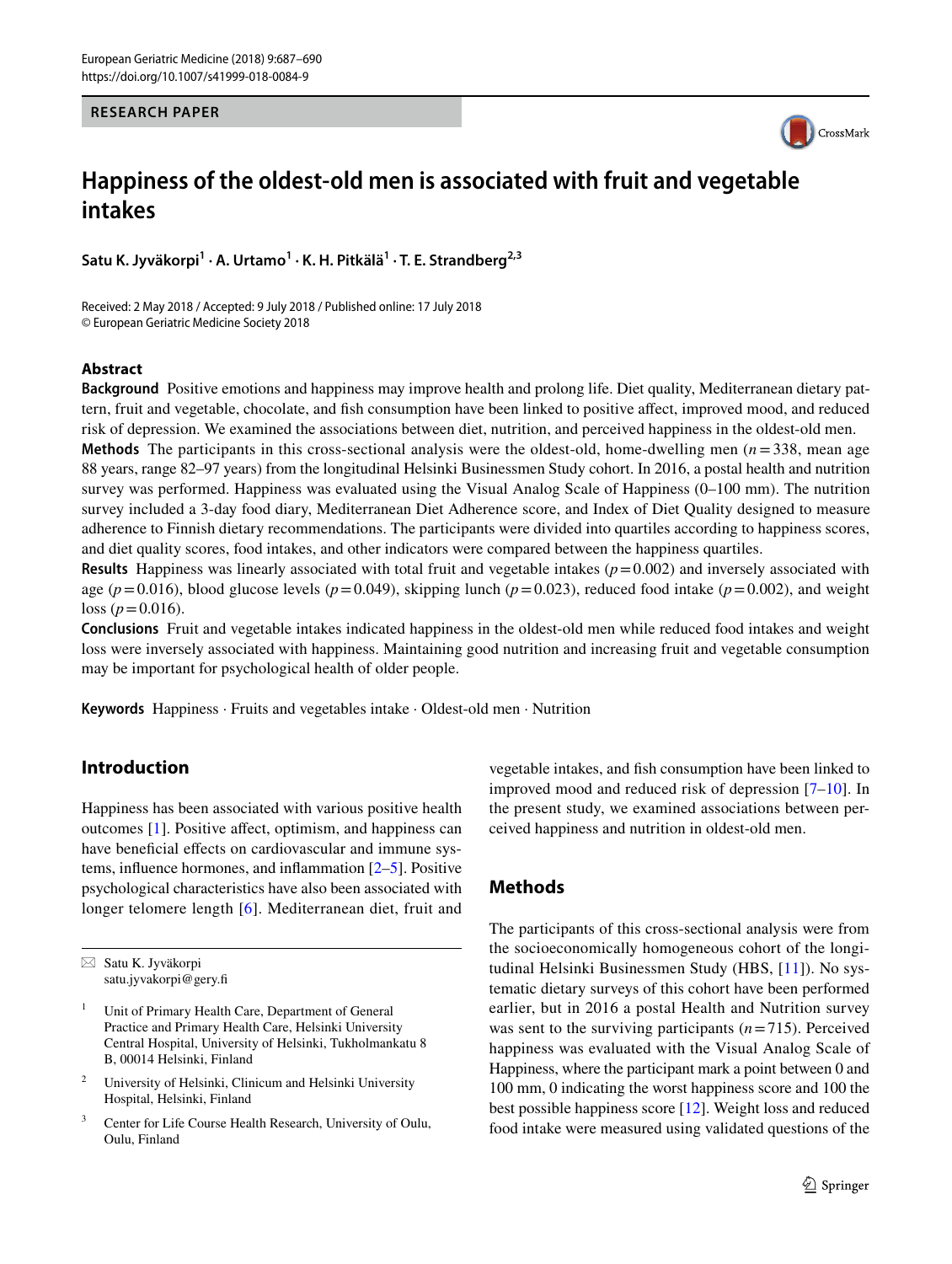Mini Nutritional Assessment (MNA) questionnaire [13]. The questions were: weight loss during the last 3 months?  $(0=over 3$  kg;  $1=I$  don't know;  $2=$  weight loss  $1-3$  kg;  $3 =$ no weight loss). Has food intake declined over the past 3 months due to loss of appetite, digestive problems, chewing or swallowing difficulties?  $(0 = \text{severe} \cdot \text{decrease} \cdot \text{in} \cdot \text{food})$ intake;  $1 =$ moderate decrease in food intake;  $2 =$ no decrease in food intake).

The nutrition survey included a 3-day food records and two validated diet quality indices including Mediterranean diet adherence score (MeDi) [14] and Index of Diet Quality (IDQ) designed to measure the adherence to the Finnish Nutrition Recommendations [15]. Food intakes were retrieved using the diet quality indices indicated as portions, glasses, or frequencies per week. Portion size was defned as follows: fruits and vegetables; 100 g or 1 average size fruit, 1.5–2 dL of cooked vegetables or salad; 1.5 dL of berries; 100–120 g of meats or fsh; 1 slice or 30–35 g of bread; 2 dL of milk, sour milk, yogurt; 100 g of cooked beans, lentils or peas. The portion sizes were calculated to grams and validated with 3-day food diaries obtained from a subgroup of participants. Thus, we were able to compare the amounts of foods between diferent instruments (Table 1).

The survey also included other nutrition-related questions and self-reported blood glucose levels.

The participants were divided into quartiles of happiness scores, and age, diet quality scores, food intakes, blood glucose levels, and other nutrition-related indicators were compared between the happiness quartiles. The statistical signifcance of the hypotheses of linearity was evaluated for a trend using ANOVA for continuous variables, and Mantel–Haenszel test for categorical variables. Diferences between food item quantities retrieved from diet quality indices and food records were tested with Kruskal–Wallis test. Statistical analyses were performed using the SPSS statistical program, version 24 (SPSS IBM, Armonk, NY, USA).

## **Results**

The survey was returned by 476 participants (response rate 67%), and 338 flled both the survey and the diet quality indices. A subgroup of the participants  $(n=142)$  returned 3-day food records. Mean age of the respondents was 88 years (range 82–97). The mean happiness score was 73.9. There were no statistical diferences between amounts of food items retrieved from diet quality indices or 3-day food records (Table 1).

Perceived happiness was linearly associated with total fruit and vegetable intake  $(p=0.002)$  and with both fruit  $(p=0.014)$  and vegetable intakes  $(p=0.016)$  (Table 2). On the contrary, happiness scores were inversely associated with age  $(p=0.016)$ , self-reported blood glucose levels  $(p=0.049)$ , skipping lunch  $(p=0.023)$ , reduced food intake  $(p=0.002)$ , and weight loss  $(p=0.016)$ . Other food intakes or diet quality index scores (MeDi, IDQ) were not associated with happiness.

## **Discussion**

In our study, fruit and vegetable intakes were positively associated with perceived happiness in the oldest-old men, whereas age, self-reported blood glucose levels, decreased food intake, skipping lunch, and weight loss were inversely associated with perceived happiness. Other food intakes or diet quality index scores (MeDi, IDQ) were not associated with happiness.

Cross-sectional study cannot prove cause and efect, but there are several reasons why fruit and vegetable intakes could be associated with happiness. Fruits and vegetables are rich sources of various micronutrients such as vitamins A, C, folates, and other B-vitamins along with soluble fber that are essential for the normal brain function and gut

**Table 1** Comparison of amounts of foods retrieved from 3-day food records and diet quality indices approach on the estimated amounts of food items consumed

| Food items g/day                                                    | Amounts retrieved from diet quality<br>indices (MeDi, DQI) $n = 338$ | 3-day food<br>records $n = 142$ | $p$ value <sup><math>a</math></sup> |
|---------------------------------------------------------------------|----------------------------------------------------------------------|---------------------------------|-------------------------------------|
| Total fruits and vegetables                                         | 278                                                                  | 253                             | <b>NS</b>                           |
| $100\%$ juice                                                       | 111                                                                  | 46                              | <b>NS</b>                           |
| Fish                                                                | 42                                                                   | 45                              | <b>NS</b>                           |
| Meat                                                                | 19                                                                   | 55                              | <b>NS</b>                           |
| Poultry                                                             | 20                                                                   | 19                              | <b>NS</b>                           |
| Peas and beans                                                      | 8                                                                    | 8                               | <b>NS</b>                           |
| Liquid milk products including milk,<br>sour milk, drinkable yogurt | 374                                                                  | 259                             | <b>NS</b>                           |
| Cereals, bread, pasta                                               | n.a                                                                  | n.a                             | n.a.                                |

*MeDi* Mediterranean diet adherence score, *DQI* Diet Quality Index, *n. a* not applicable a Statistical signifcance for the happiness quartiles was tested with Kruskal–Wallis test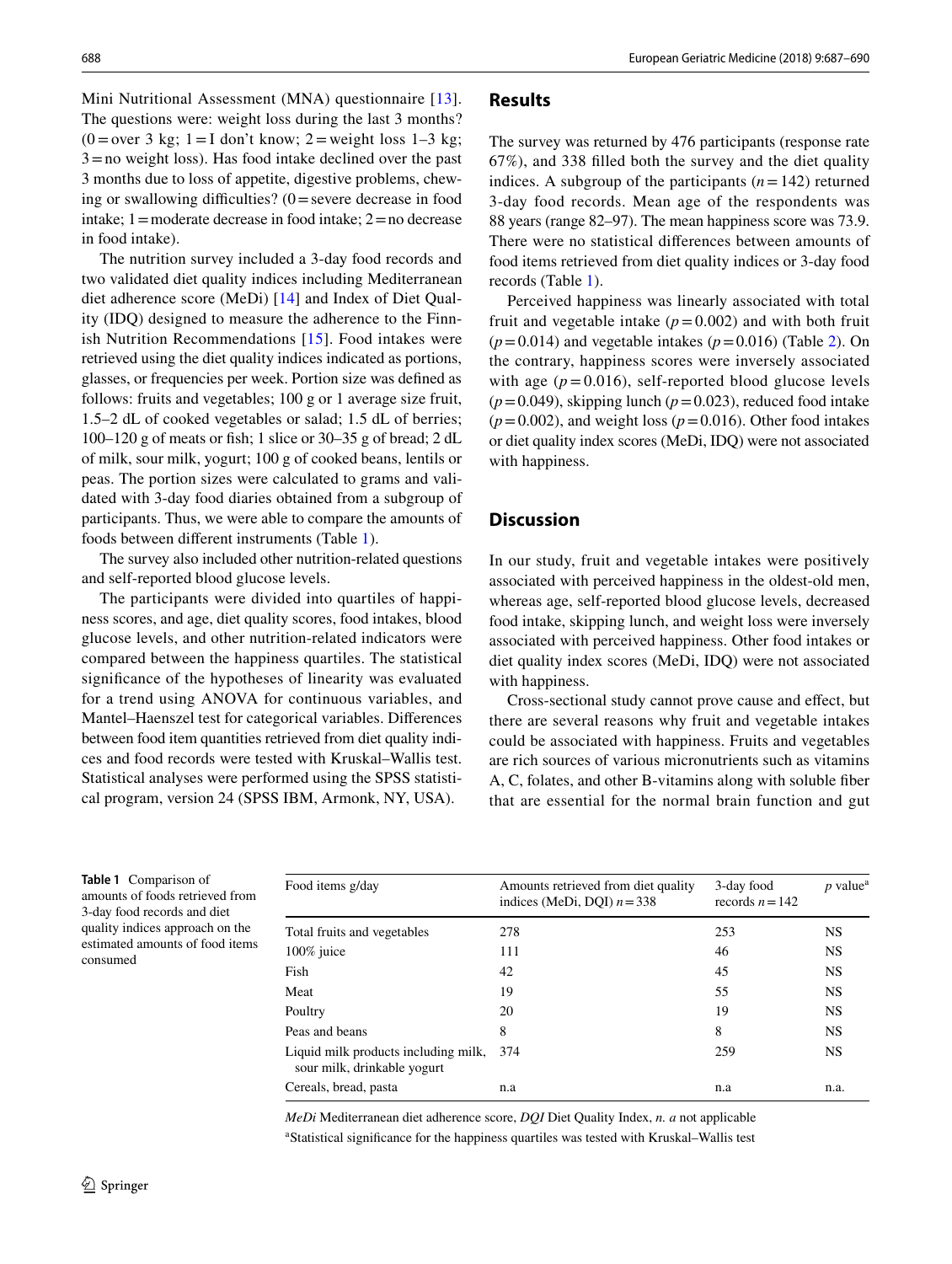**Table 2** Food and diet-related issues according to happiness quartiles in Helsinki Businessmen cohort

| Happiness quartiles $(Q)$                       |            | $Q_1$ Happiness $n = 79$ $Q_2$ Happiness $n = 82$ $Q_3$ Happiness $n = 82$ $Q_4$ Happiness $n = 68$ p value <sup>a,b</sup> |                  |                |         |
|-------------------------------------------------|------------|----------------------------------------------------------------------------------------------------------------------------|------------------|----------------|---------|
| Characteristics                                 |            |                                                                                                                            |                  |                |         |
| Happiness, mm (SD)                              | 52.6(13.1) | 72.7(3.3)                                                                                                                  | 81.5(2.2)        | 91.8(4.0)      | < 0.001 |
| Age, mean years (SD)                            | 88.1 (4.1) | 87.9 (3.8)                                                                                                                 | 86.9(3.2)        | 86.9(3.2)      | 0.016   |
| Food intakes                                    |            |                                                                                                                            |                  |                |         |
| Total fruit and vegetable, g/day (SD)           | 220 (131)  | 260 (232)                                                                                                                  | 296 (230)        | 337 (332)      | 0.002   |
| Vegetables, g/day (SD)                          | 119 (81)   | 109(82)                                                                                                                    | 146 (150)        | 158(151)       | 0.014   |
| Fruits, g/day (SD)                              | 107(86)    | 150 (199)                                                                                                                  | 152 (134)        | 177 (228)      | 0.016   |
| 100% fruit juice, g/day (SD)                    | 99 (133)   | 105(127)                                                                                                                   | 117(218)         | 121(177)       | 0.370   |
| Peas and beans, g/day (SD)                      | 9(16)      | 6(10)                                                                                                                      | 12(21)           | 9(7)           | 0.474   |
| Fish, g per week (SD)                           | 265 (169)  | 312 (218)                                                                                                                  | 280 (148)        | 286 (176)      | 0.676   |
| Milk, sour milk, drinkable yogurt g/day<br>(SD) | 356 (296)  | 360 (325)                                                                                                                  | 415 (589)        | 396 (385)      | 0.398   |
| Red meat, g per week (SD)                       | 133 (133)  | 161 (280)                                                                                                                  | 133 (168)        | 112(112)       | 0.470   |
| Poultry, g per week (SD)                        | 175(63)    | 161(63)                                                                                                                    | 168(63)          | 168(63)        | 0.799   |
| Bread, g per day (SD)                           | 128(64)    | 110(62)                                                                                                                    | 112(59)          | 123 (80)       | 0.640   |
| Chocolate, g per week (SD)                      | 20(57)     | 26(88)                                                                                                                     | 15(34)           | 23(75)         | 0.938   |
| Diet quality                                    |            |                                                                                                                            |                  |                |         |
| MeDi(SD)                                        | 4.2(1.5)   | 4.2(1.2)                                                                                                                   | 4.4(1.6)         | 4.7(1.9)       | 0.069   |
| IDQ(SD)                                         | 9.6(1.9)   | 9.6(1.9)                                                                                                                   | 10.3(1.6)        | 9.8(1.8)       | 0.101   |
| Other nutrition-related issues                  |            |                                                                                                                            |                  |                |         |
| Blood glucose, mmol/l                           | 6.2(1.4)   | 6.2(1.2)                                                                                                                   | 5.9(0.9)         | 5.8(0.7)       | 0.049   |
| Skip lunch days per week                        | 0.9(2.2)   | 0.5(1.4)                                                                                                                   | 0.4(1.2)         | 0.4(1.4)       | 0.023   |
| Reduced food intake, %                          |            |                                                                                                                            |                  |                |         |
| Yes, considerably                               | 3          | $\boldsymbol{0}$                                                                                                           | $\boldsymbol{0}$ | $\mathbf{0}$   | 0.002   |
| Yes, moderately                                 | 11         | 10                                                                                                                         | 4                | $\overline{4}$ |         |
| No                                              | 86         | 90                                                                                                                         | 96               | 96             |         |
| Weight loss, %                                  |            |                                                                                                                            |                  |                |         |
| $>$ 3 kg or don't know                          | 16         | 10                                                                                                                         | 8                | 8              | 0.016   |
| $1-3$ kg                                        | 20         | 19                                                                                                                         | 12               | 13             |         |
| No weight loss                                  | 64         | 71                                                                                                                         | 80               | 78             |         |

*Q* quartile, *SD* standard deviation, *IDQ* Index of Diet Quality, *MeDi* Mediterranean diet adherence score

a Statistical signifcance of linearity was tested by ANOVA

<sup>b</sup>Statistical significance linearity was tested by Mantel-Haenszel test

microbiota [5]. Fruits and vegetables also contain abundant amounts of phytochemicals such as carotenoids and favonoids which are important for health [5, 16], and abundant fruit and vegetable intake has been associated with better mood and reduced risk of depression [4]. Although fish intake has been associated with reduced risk of depression and positive psychological well-being in some studies, it was not associated with happiness in our participants [3]. However, in all happiness quartiles fsh intake was quite high which may explain why no diferences between the groups were detected. Chocolate intake was associated with a higher feeling of happiness in a longitudinal analysis conducted in the same cohort at a younger age [17]. However, in the present analysis where participants were older, chocolate intake was not associated with happiness.

In the National Findiet 2012-survey, older men (65–74 years) reported eating 245 g of fruits and vegetables per day, which is similar to the lowest quartile  $(Q_1)$  in our participants [18]. Thus, intake of fruits and vegetables was relatively high in our cohort compared to that in the general population.

Skipping lunch, reduced food intake, and weight loss as well as blood glucose levels were inversely associated with happiness. All these factors are indicators of deteriorating health and advancing frailty in older people and may thus be the reason for reduced happiness scores.

The strength of this study is a relatively high participation of the oldest-old men. Food records are considered one of the best ways to measure dietary intakes of older people, because they do not rely on short-term memory.